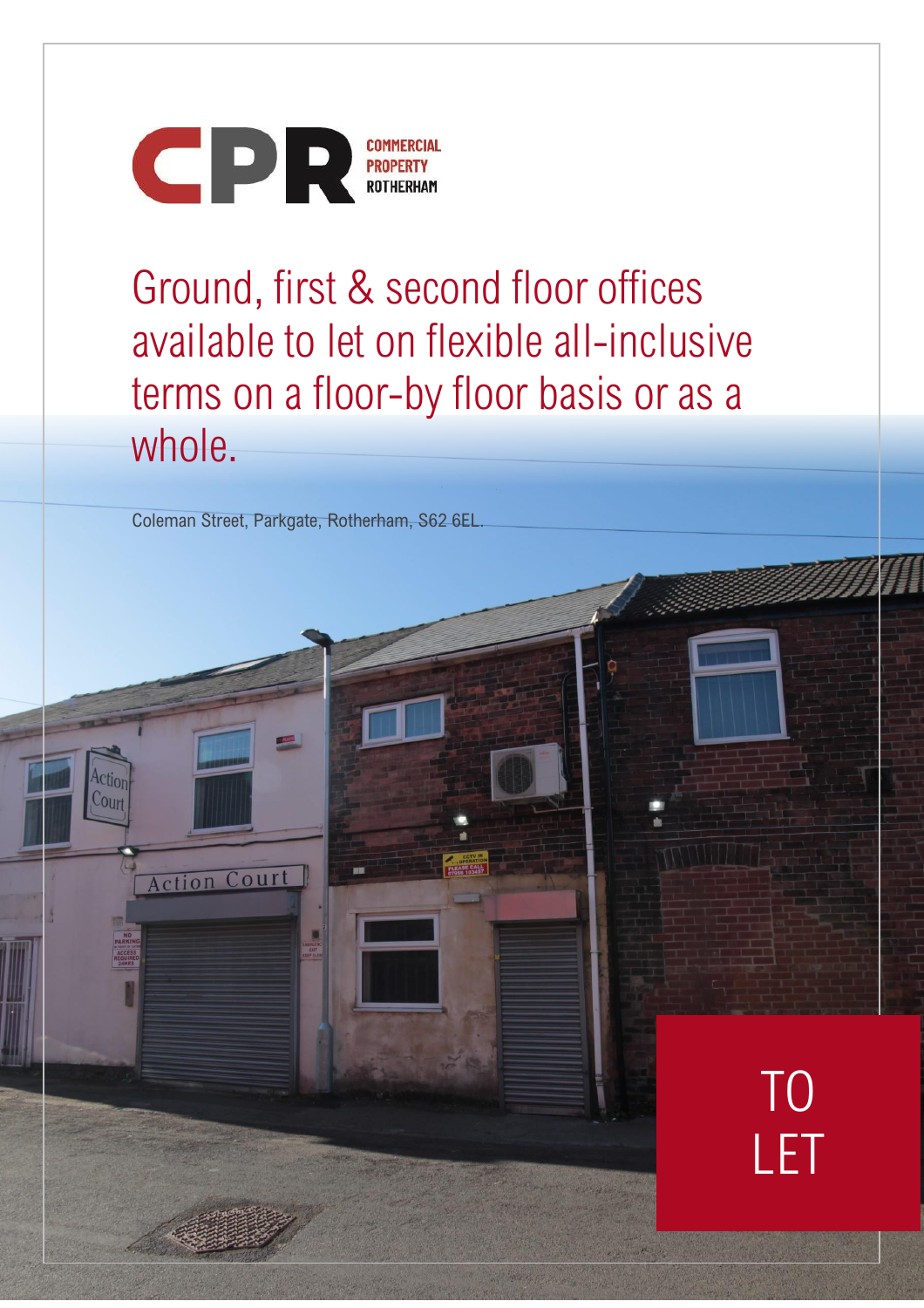#### **v** Location

The subject property is located in the heart of Parkgate on Coleman Street. Access to local amenities and several bus services are conveniently available on the adjacent Broad Street. On street parking is available on Coleman Street. There is a free public car park available a short walking distance away on Hollybush Street, which is a turning off Broad Street.



## **B** Description

The subject property offers flexible modern office accommodation which could be used for leisure or light industrial uses at ground floor level. The property is available to let on a floor-byfloor basis, or as a whole. LED lighting is available to most parts, together with gas-fired central heating. Use of a communal kitchen / dining area is also available.

|                     | ft <sup>2</sup> | m <sup>2</sup> |
|---------------------|-----------------|----------------|
| <b>GF Offices</b>   | 3,613           | 335.66         |
| FF Offices          | 2,955           | 274.53         |
| SF Offices / stores | 334             | 31.03          |
| Total               | 6,902           | 641.22         |
|                     |                 |                |

### $\triangle$  Accommodation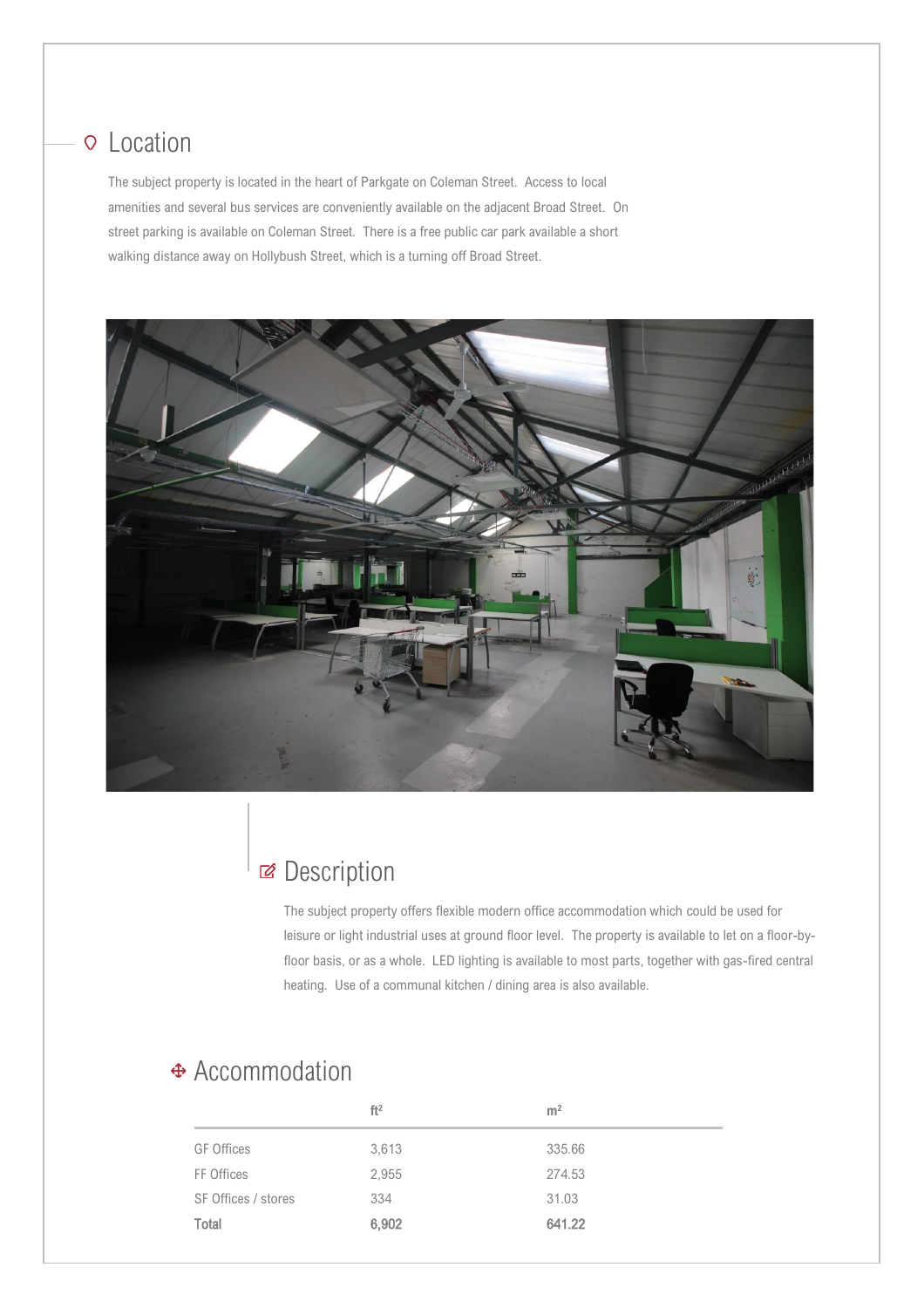